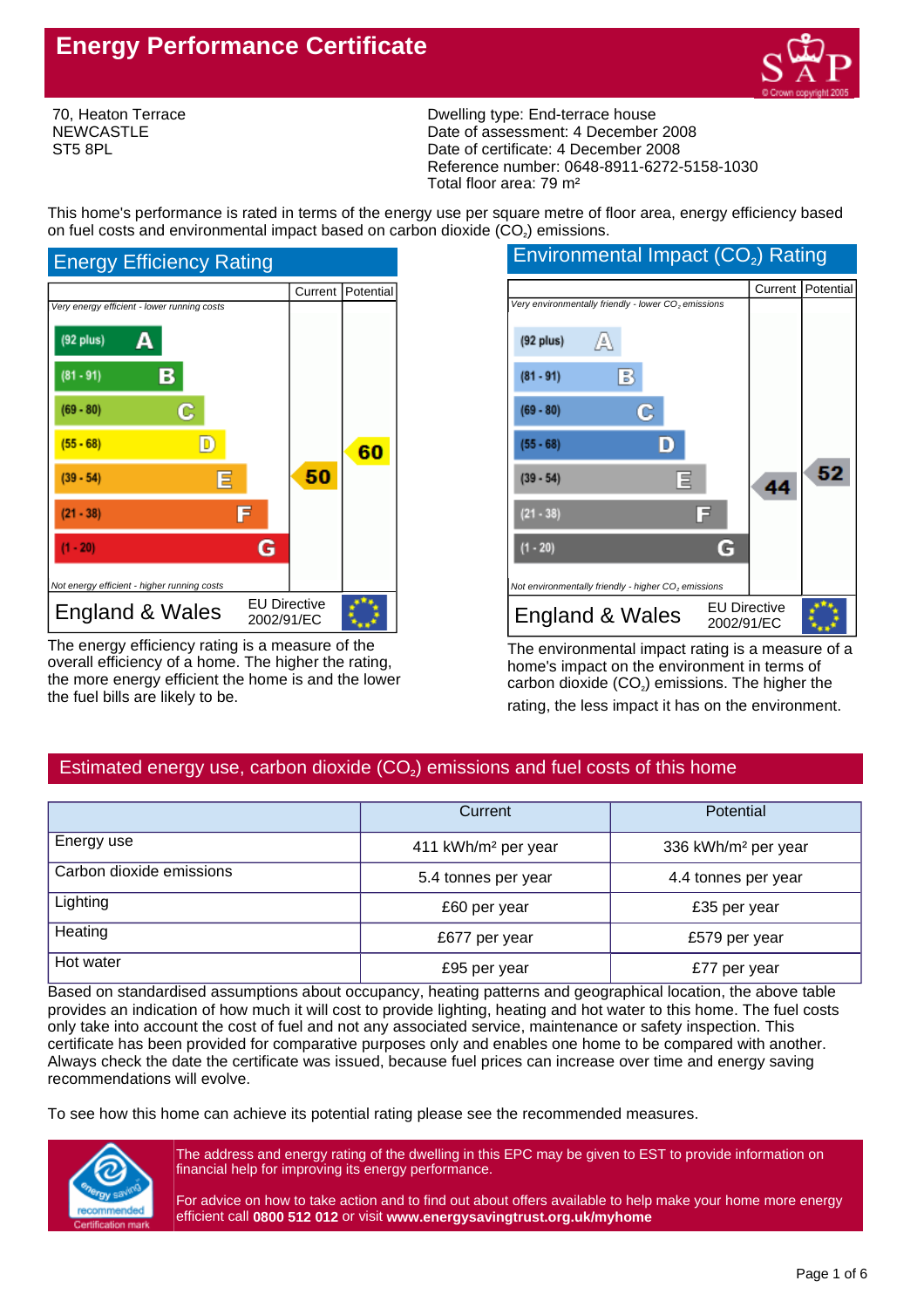# About this document

The Energy Performance Certificate for this dwelling was produced following an energy assessment undertaken by a qualified assessor, accredited by the NHER Accreditation Scheme, to a scheme authorised by the Government. This certificate was produced using the RdSAP 2005 assessment methodology and has been produced under the Energy Performance of Buildings (Certificates and Inspections) (England and Wales) Regulations 2007 as amended. A copy of the certificate has been lodged on a national register.

| Assessor's accreditation number: NHER001453 |                                                                 |
|---------------------------------------------|-----------------------------------------------------------------|
| Assessor's name:                            | Mr Colin Lamb                                                   |
| Company name/trading name:                  | St Edwards Energy Surveys Ltd                                   |
| Address:                                    | 11 Wall Lane Terrace, Cheddleton, Leek, Staffordshire, ST13 7ED |
| Phone number:                               | 01538 361800                                                    |
| Fax number:                                 |                                                                 |
| E-mail address:                             | plamb737@hotmail.com                                            |
|                                             |                                                                 |

# If you have a complaint or wish to confirm that the certificate is genuine

Details of the assessor and the relevant accreditation scheme are as above. You can get contact details of the accreditation scheme from their website at www.nher.co.uk together with details of their procedures for confirming authenticity of a certificate and for making a complaint.

#### About the building's performance ratings

The ratings on the certificate provide a measure of the building's overall energy efficiency and its environmental impact, calculated in accordance with a national methodology that takes into account factors such as insulation, heating and hot water systems, ventilation and fuels used. The average Energy Efficiency Rating for a dwelling in England and Wales is band E (rating 46).

Not all buildings are used in the same way, so energy ratings use 'standard occupancy' assumptions which may be different from the specific way you use your home. Different methods of calculation are used for homes and for other buildings. Details can be found at www.communities.gov.uk/epbd

Buildings that are more energy efficient use less energy, save money and help protect the environment. A building with a rating of 100 would cost almost nothing to heat and light and would cause almost no carbon emissions. The potential ratings on the certificate describe how close this building could get to 100 if all the cost effective recommended improvements were implemented.

#### About the impact of buildings on the environment

One of the biggest contributors to global warming is carbon dioxide. The way we use energy in buildings causes emissions of carbon. The energy we use for heating, lighting and power in homes produces over a quarter of the UK's carbon dioxide emissions and other buildings produce a further one-sixth.

The average household causes about 6 tonnes of carbon dioxide every year. Adopting the recommendations in this report can reduce emissions and protect the environment. You could reduce emissions even more by switching to renewable energy sources. In addition there are many simple everyday measures that will save money, improve comfort and reduce the impact on the environment. Some examples are given at the end of this report.

| Visit the Government's website at www.communities.gov.uk/epbd to:                  |
|------------------------------------------------------------------------------------|
| • Find out how to confirm the authenticity of an energy performance certificate    |
| • Find how to make a complaint about a certificate or the assessor who produced it |
| • Learn more about the national register where this certificate has been lodged    |
| • Learn more about energy efficiency and reducing energy consumption.              |

NES one Version 5.1.0 (SAP 9.82)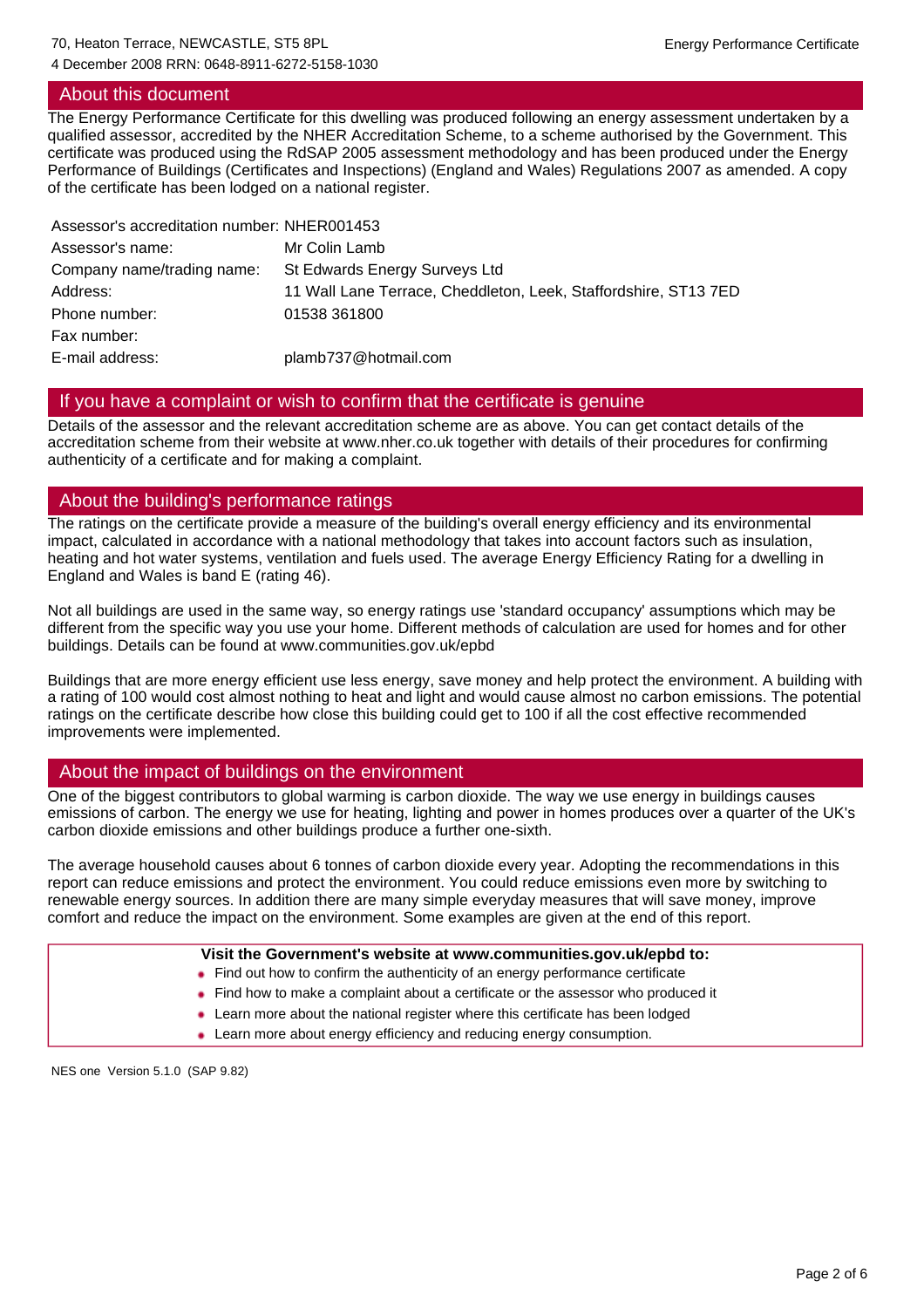70, Heaton Terrace NEWCASTLE ST5 8PL

Date of certificate: 4 December 2008 Reference number: 0648-8911-6272-5158-1030

# Summary of this home's energy performance related features

The following is an assessment of the key individual elements that have an impact on this home's performance rating. Each element is assessed against the following scale: Very poor / Poor / Average / Good / Very good.

| Element                                                | <b>Description</b>                                                                               | Current performance      |                   |
|--------------------------------------------------------|--------------------------------------------------------------------------------------------------|--------------------------|-------------------|
|                                                        |                                                                                                  | <b>Energy Efficiency</b> | Environmental     |
| Walls                                                  | Solid brick, as built, no insulation (assumed)<br>Cavity wall, as built, no insulation (assumed) | Very poor<br>Poor        | Very poor<br>Poor |
| Roofs                                                  | Pitched, 100mm loft insulation                                                                   | Average                  | Average           |
| Floor                                                  | Suspended, no insulation (assumed)                                                               |                          |                   |
| Windows                                                | Fully double glazed                                                                              | Good                     | Good              |
| Main heating                                           | Boiler and radiators, mains gas                                                                  | Good                     | Good              |
| Main heating controls                                  | Programmer, TRVs and bypass                                                                      | Poor                     | Poor              |
| Secondary heating                                      | Room heaters, mains gas                                                                          |                          |                   |
| Hot water                                              | From main system                                                                                 | Good                     | Good              |
| Lighting                                               | Low energy lighting in 30% of fixed outlets                                                      | Average                  | Average           |
| <b>Current energy efficiency rating</b>                |                                                                                                  | E 50                     |                   |
| Current environmental impact (CO <sub>2</sub> ) rating |                                                                                                  |                          | E 44              |

# Low and zero carbon energy sources

None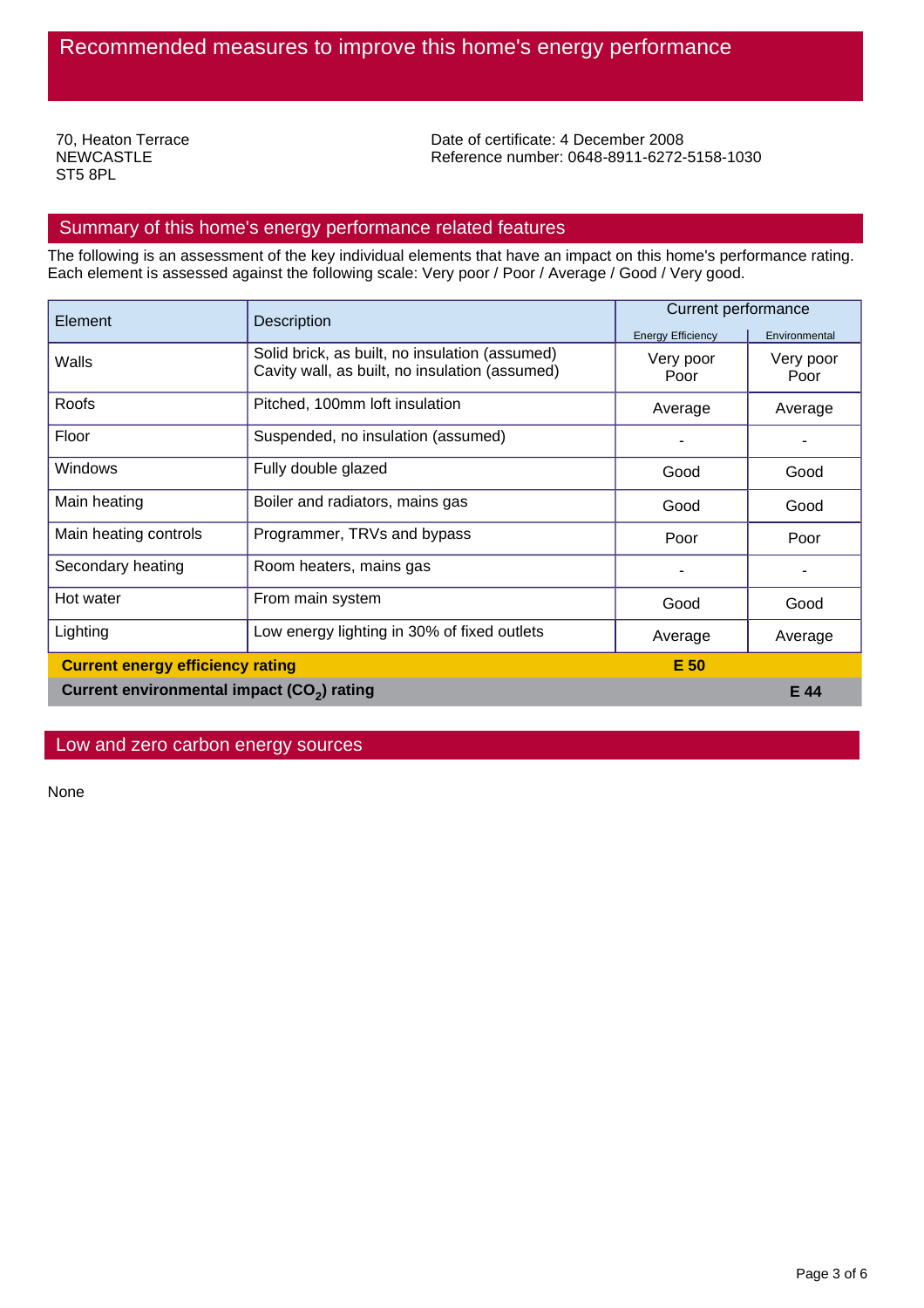# Recommendations

The measures below are cost effective. The performance ratings after improvement listed below are cumulative, that is they assume the improvements have been installed in the order that they appear in the table.

| Lower cost measures<br>(up to $£500$ )                   | <b>Typical savings</b><br>per year | Performance ratings after improvements<br>Environmental impact<br>Energy efficiency |      |  |
|----------------------------------------------------------|------------------------------------|-------------------------------------------------------------------------------------|------|--|
| I Increase loft insulation to 270 mm                     | £17                                | E 51                                                                                | E 45 |  |
| 2 Low energy lighting for all fixed outlets              | £18                                | E 53                                                                                | E 45 |  |
| Sub-total                                                | £35                                |                                                                                     |      |  |
| Higher cost measures                                     |                                    |                                                                                     |      |  |
| 3 Replace boiler with Band A condensing boiler           | £105                               | D 60                                                                                | E 52 |  |
| Total                                                    | £140                               |                                                                                     |      |  |
| <b>Potential energy efficiency rating</b><br><b>D</b> 60 |                                    |                                                                                     |      |  |
| Potential environmental impact (CO <sub>2</sub> ) rating |                                    |                                                                                     | E 52 |  |

#### Further measures to achieve even higher standards

The further measures listed below should be considered in addition to those already specified if aiming for the highest possible standards for this home. However you should check the conditions in any covenants, planning conditions, warranties or sale contracts.

| Higher cost measures                                    |      |                 |      |  |
|---------------------------------------------------------|------|-----------------|------|--|
| 4 Solar water heating                                   | £17  | D 61            | E 54 |  |
| 5 Solar photovoltaic panels, 2.5kWp                     | £150 | C 72            | D 64 |  |
| <b>Enhanced energy efficiency rating</b>                |      | C <sub>72</sub> |      |  |
| Enhanced environmental impact (CO <sub>2</sub> ) rating |      |                 | D 64 |  |

Improvements to the energy efficiency and environmental impact ratings will usually be in step with each other. However, they can sometimes diverge because reduced energy costs are not always accompanied by a reduction in  $carbon$  dioxide  $(CO<sub>2</sub>)$  emissions.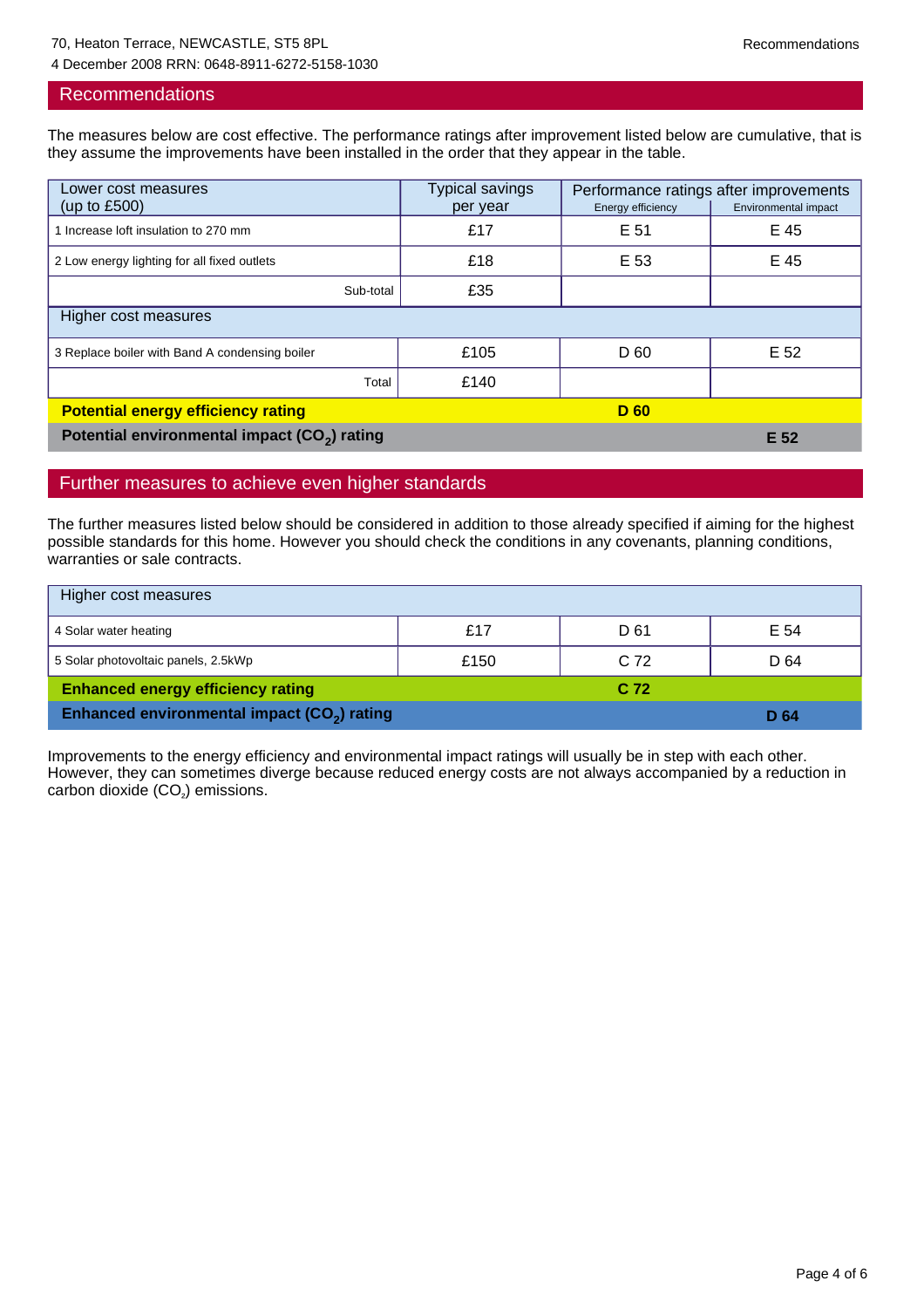### About the cost effective measures to improve this home's performance ratings

If you are a tenant, before undertaking any work you should check the terms of your lease and obtain approval from your landlord if the lease either requires it, or makes no express provision for such work.

#### **Lower cost measures (typically up to £500 each)**

These measures are relatively inexpensive to install and are worth tackling first. Some of them may be installed as DIY projects. DIY is not always straightforward and sometimes there are health and safety risks, so take advice before carrying out DIY improvements.

#### **1 Loft insulation**

Loft insulation laid in the loft space or between roof rafters to a depth of at least 270 mm will significantly reduce heat loss through the roof; this will improve levels of comfort, reduce energy use and lower fuel bills. Insulation should not be placed below any cold water storage tank, any such tank should also be insulated on its sides and top, and there should be boarding on battens over the insulation to provide safe access between the loft hatch and the cold water tank. The insulation can be installed by professional contractors but also by a capable DIY enthusiast. Loose granules may be used instead of insulation quilt; this form of loft insulation can be blown into place and can be useful where access is difficult. The loft space must have adequate ventilation to prevent dampness; seek advice about this if unsure. Further information about loft insulation and details of local contractors can be obtained from the National Insulation Association (www.nationalinsulationassociation.org.uk).

#### **2 Low energy lighting**

Replacement of traditional light bulbs with energy saving recommended ones will reduce lighting costs over the lifetime of the bulb, and they last up to 12 times longer than ordinary light bulbs. Also consider selecting low energy light fittings when redecorating; contact the Lighting Association for your nearest stockist of Domestic Energy Efficient Lighting Scheme fittings.

#### **Higher cost measures (typically over £500 each)**

#### **3 Band A condensing boiler**

A condensing boiler is capable of much higher efficiencies than other types of boiler, meaning it will burn less fuel to heat this property. This improvement is most appropriate when the existing central heating boiler needs repair or replacement, but there may be exceptional circumstances making this impractical. Condensing boilers need a drain for the condensate which limits their location; remember this when considering remodelling the room containing the existing boiler even if the latter is to be retained for the time being (for example a kitchen makeover). Building Regulations apply to this work, so your local authority building control department should be informed, unless the installer is registered with a competent persons scheme<sup>1</sup>, and can therefore self-certify the work for Building Regulation compliance. Ask a qualified heating engineer to explain the options.

#### About the further measures to achieve even higher standards

Further measures that could deliver even higher standards for this home. You should check the conditions in any covenants, planning conditions, warranties or sale contracts before undertaking any of these measures. If you are a tenant, before undertaking any work you should check the terms of your lease and obtain approval from your landlord if the lease either requires it, or makes no express provision for such work.

#### **4 Solar water heating**

A solar water heating panel, usually fixed to the roof, uses the sun to pre-heat the hot water supply. This will significantly reduce the demand on the heating system to provide hot water and hence save fuel and money. The Solar Trade Association has up-to-date information on local installers and any grant that may be available.

#### **5 Solar photovoltaic (PV) panels**

A solar PV system is one which converts light directly into electricity via panels placed on the roof with no waste and no emissions. This electricity is used throughout the home in the same way as the electricity purchased from an energy supplier. The British Photovoltaic Association has up-to-date information on local installers who are qualified electricians and on any grant that may be available. Planning restrictions may apply in certain neighbourhoods and you should check this with the local authority. Building Regulations apply to this work, so your local authority building control department should be informed, unless the installer is appropriately qualified and registered as such with a competent persons scheme<sup>1</sup>, and can therefore self-certify the work for Building Regulation compliance.